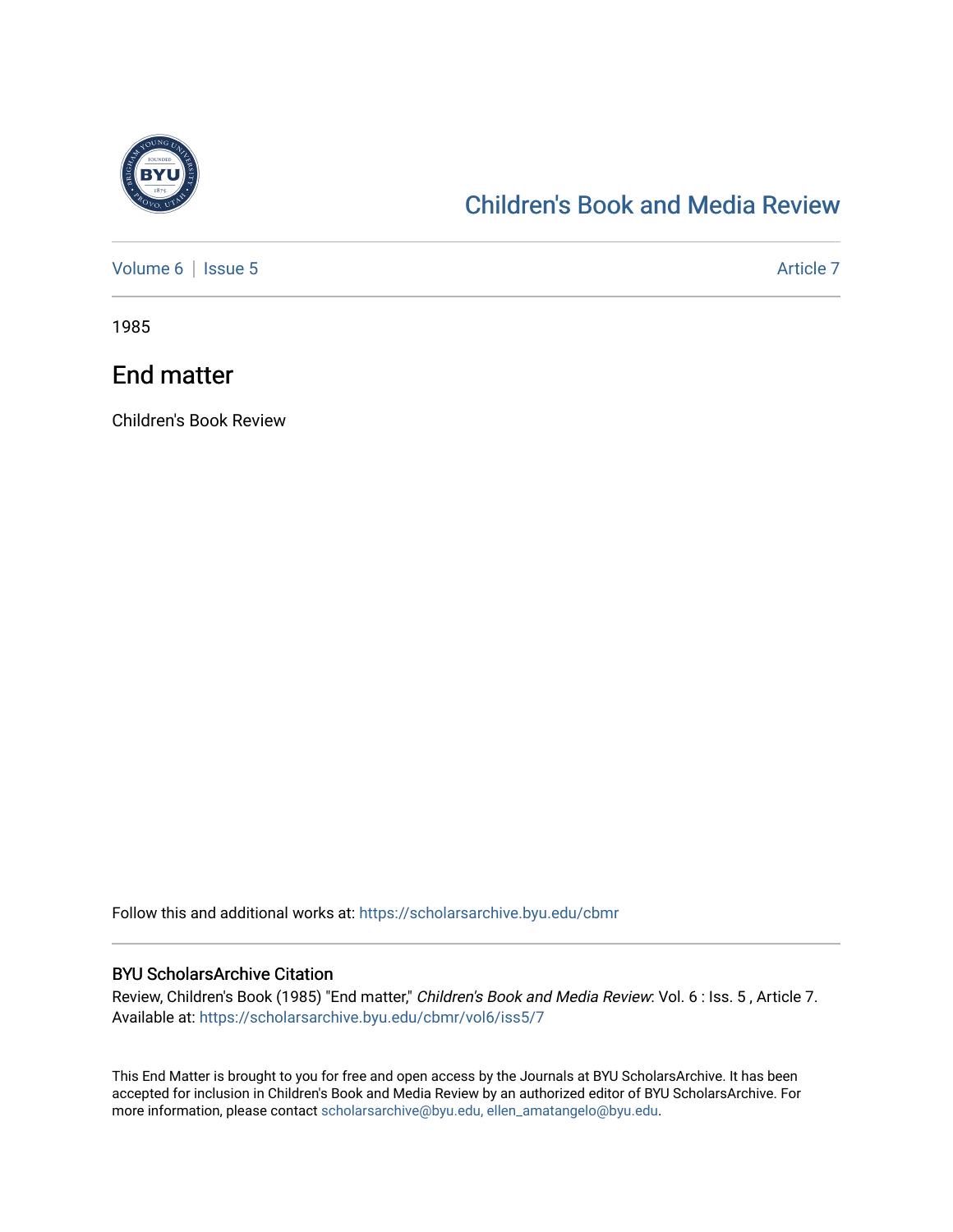## Review: End matter

FOR reasons of economy, the covers for the year's issues are all printed at one time. To make our covers less ambiguous, but maintain the economy, the issue numbers will be printed on the spine next to a box which you may tick, if you desire, to identify the individual number.